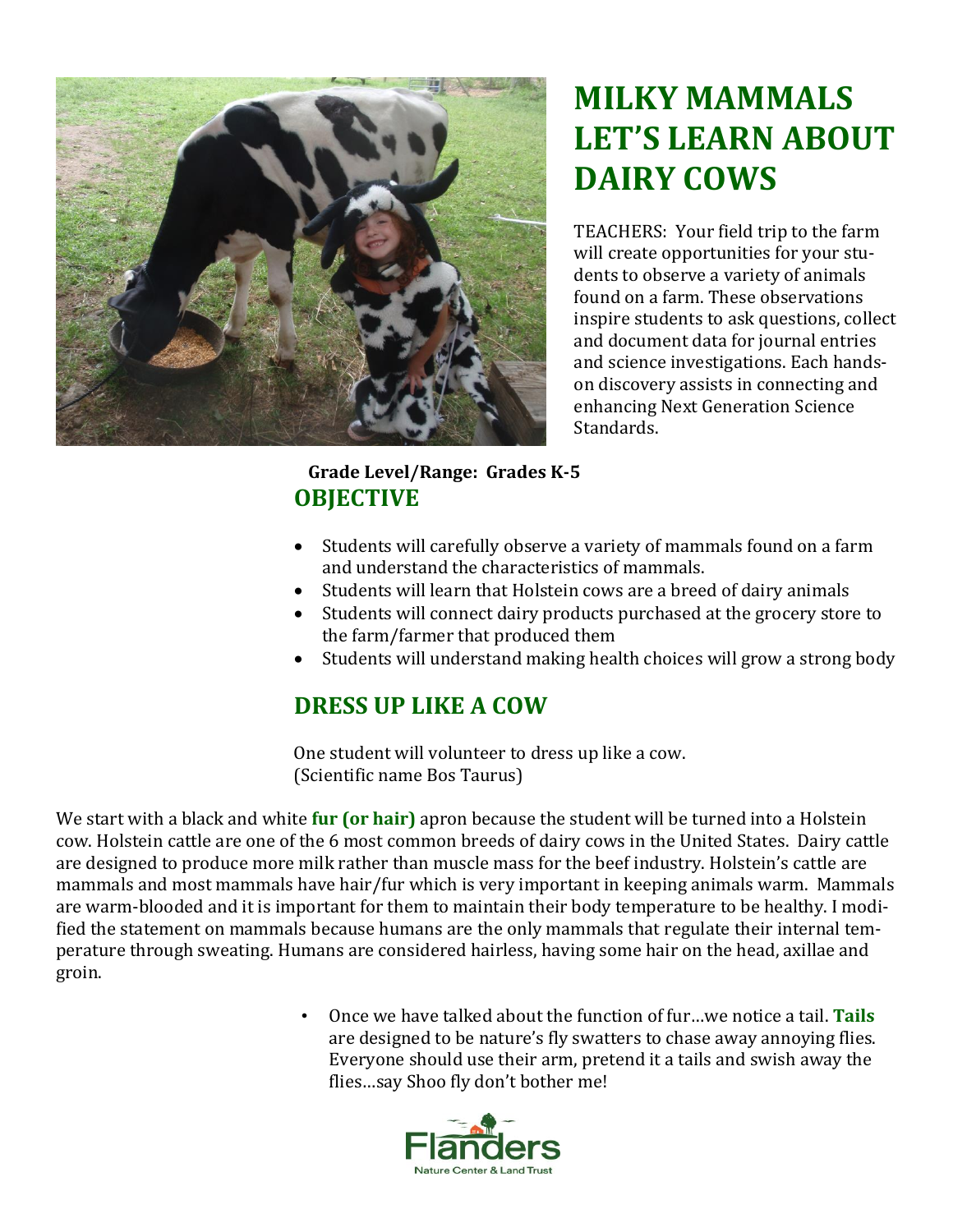- Next, we add the hat. The hat has really big **ears**. Cows are plant eaters (herbivores) and they have really big ears because they are always listening for meat eaters (carnivores).
- We notice the hat has **horns**. Horns do not fall off once a year like the antlers of the White-tailed deer that live near us. Cows (both male and female) are naturally equipped with horns to protect themselves from predators and other dangers. But in the dairy en-

**Mini Science Experiment:** Take your hands and make a cup…put your cup hands behind your ears. Everyone say…MOOOO! Can you hear well if you have bigger ears?

vironment this is unnecessary. Horns can present a danger to the other animals in the herd, as well as farm workers—not to mention a threat to milking equipment, fences and property. And like humans, some cows are more aggressive than others. (Do you know a bully?)

• The horns are removed humanely, (using the familiar anesthetic lidocaine) to keeps the herd injury free.



- We add the **hooves** to the costume. Cows walk around on two-toed feet or hooves. Cattle, sheep, goats, and pigs are cloven-footed animals, meaning that the hoof consists of two digits, instead of one solid entity like that of a horse. Farmers may hire a hoof trimmer to trim hooves in the dairy herd. A well-maintained routine of cleaning and trimming animals' feet will lead to a far lower incidence of discomfort and lameness in the animals. If a cow has sore feet, she doesn't walk around to eat and drink and then she doesn't give as much milk. Trimming hooves is a very important part of managing dairy cattle! It's just like trimming your fingernails and toenails…but much bigger.
- The next item is the **udder** bag…this is the mammary system or where the milk comes from. BUT…we cannot add the udder bag to our cow…UNTIL, we have someone else volunteer! Our new volunteer wears the calf hat because a cow does not give milk until it has a baby or calf and that is the way all mammals are designed! Our cow can wear the udder bag now and we all give them a round of applause. They may take a cow-bow! Our volunteer may feel udder-ly ridiculous or it could be a MOOving experience.
- We look inside the udder bag to find a variety of dairy products. All the products in the bag are found at the dairy section of the grocery store but they come to you from a farmer who milks his/her cows every day! Milking is done two or three times a day. Products include yogurt, cheese, milk, ice cream, sour cream, whip cream. Dairy foods are excellent sources of calcium, which is important for strong, healthy bones. Not many other foods in our diet contain as much calcium as dairy foods. They also

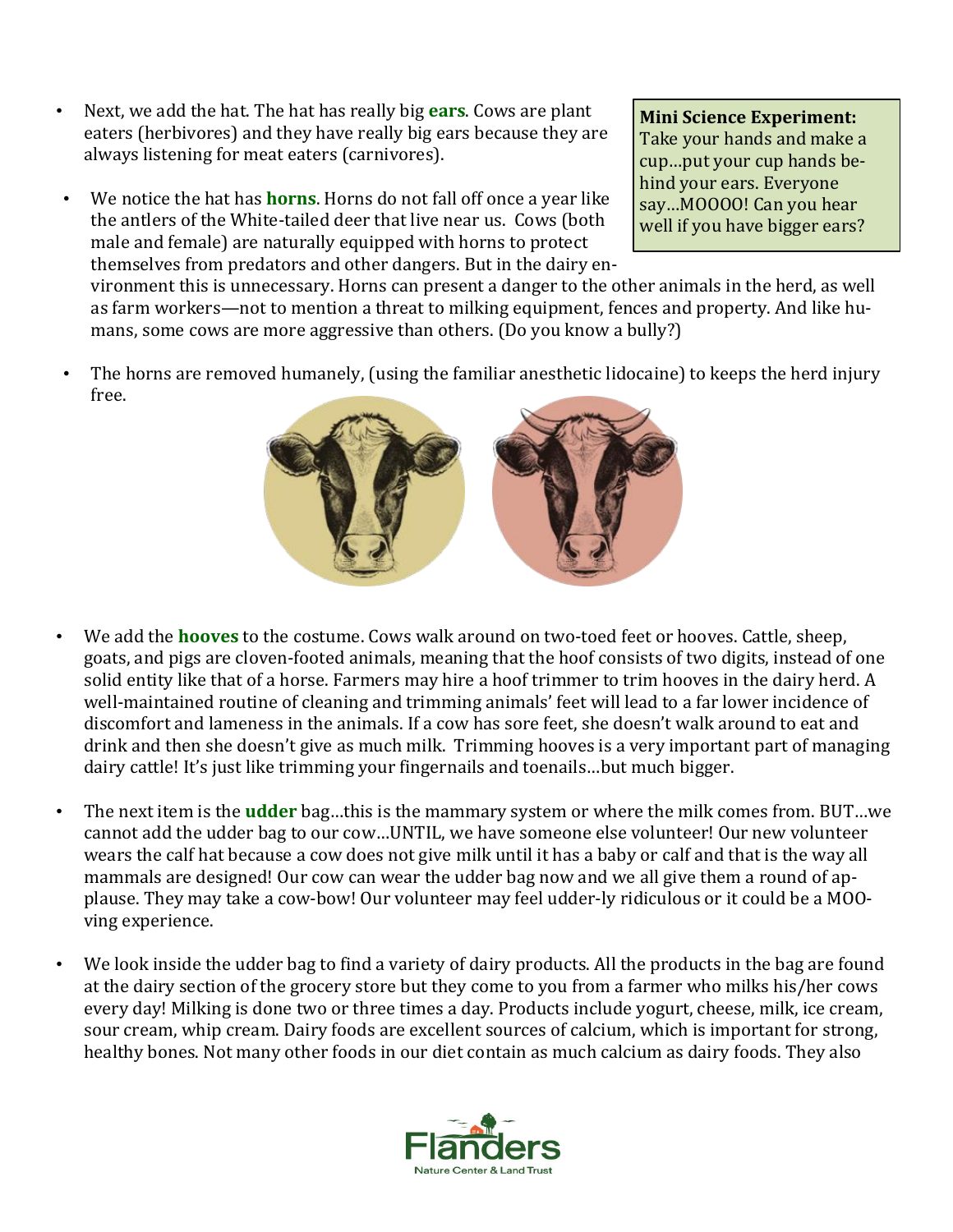provide important nutrients such as protein, iodine, riboflavin and Vitamin B12. Everyone pretend you're REALLY STRONG from drinking your milk and says thanks to our cow!

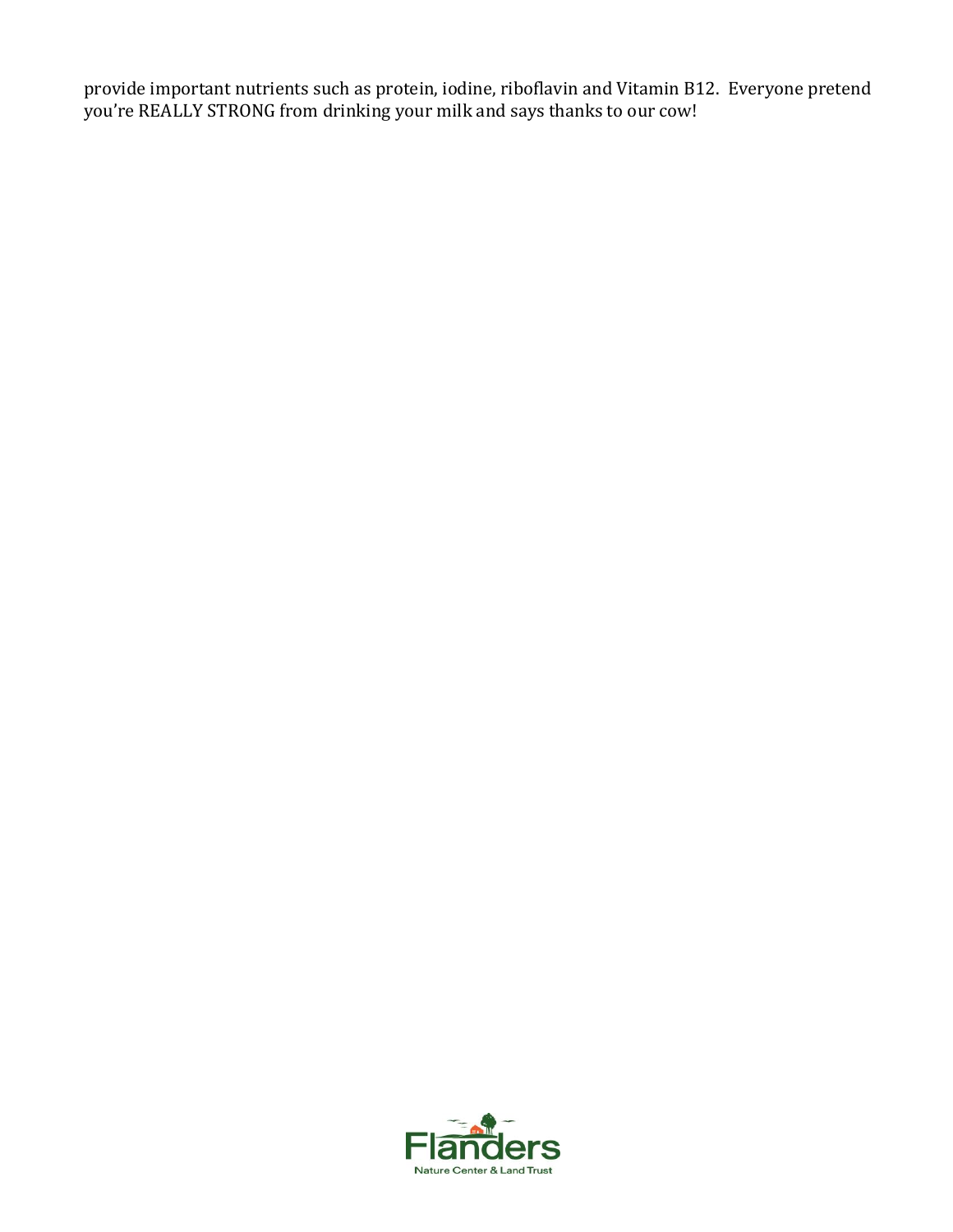## **EXTENSIONS**

#### Moo-ving Math

#### **How big are cows?**

Mature Holstein cows typically weigh around 1,500 pounds and stand 58 inches tall at the shoulder, making them the largest of the U.S. dairy breed.

#### **How many cows live in the United States?**

There are over 9 million dairy cows in the U.S., with approximately 90% of them being of Holstein descent.

#### **How much milk does a Holstein cow give?**

Holstein cows give more milk than any other dairy breed in the U.S. The average Holstein cow produces around 23,000 pounds of milk, or 2,674 gallons, of milk each lactation. With a standard lactation lasting 305 days, that comes out to 75 pounds, or almost 9 gallons of milk per cow per day.

#### **How much does a Holstein cow eat?**

High producing dairy cows will eat 110 to 120 pounds of wet feed a day or 50 to 55 pounds of dry matter (DM) a day. As cows produce more milk, they eat more. A typical diet for a dairy cow could include about 30 to 35 pounds of baled hay (26-30 pounds DM) and 25 pounds of grain mix (22 pounds DM).

### **TEACHER RESOURCES**

USDA for kids: <https://www.usda.gov/our-agency/initiatives/kids>

<http://www.wadairy.com/why-dont-dairy-cows-have-horns>

<https://www.extension.purdue.edu/extmedia/id/id-321-w.pdf>

<https://www.nationaldairycouncil.org/resource-library>

[http://www.holsteinusa.com/holstein\\_breed/breedhistory.html](http://www.holsteinusa.com/holstein_breed/breedhistory.html)

## **VOCABULARY**

**Bovine**: Of the biological subfamily Bovinae. This diverse group features about 24 species of mediumsized to large ungulates (animals with hoofs) such as domestic cattle. Other members include bison, water buffalo and yak.

**Bull**: An adult male dairy animal. Young male dairy animals are known as bull calves.

**Butter**: Butter is produced by churning the fat from milk or cream until it solidifies. The butter mass is washed and sometimes salted to improve keeping qualities.

**Calf**: A young female dairy animal before she has matured. A young male is called a bull calf.

**Carnivore**: an animal that feeds on flesh

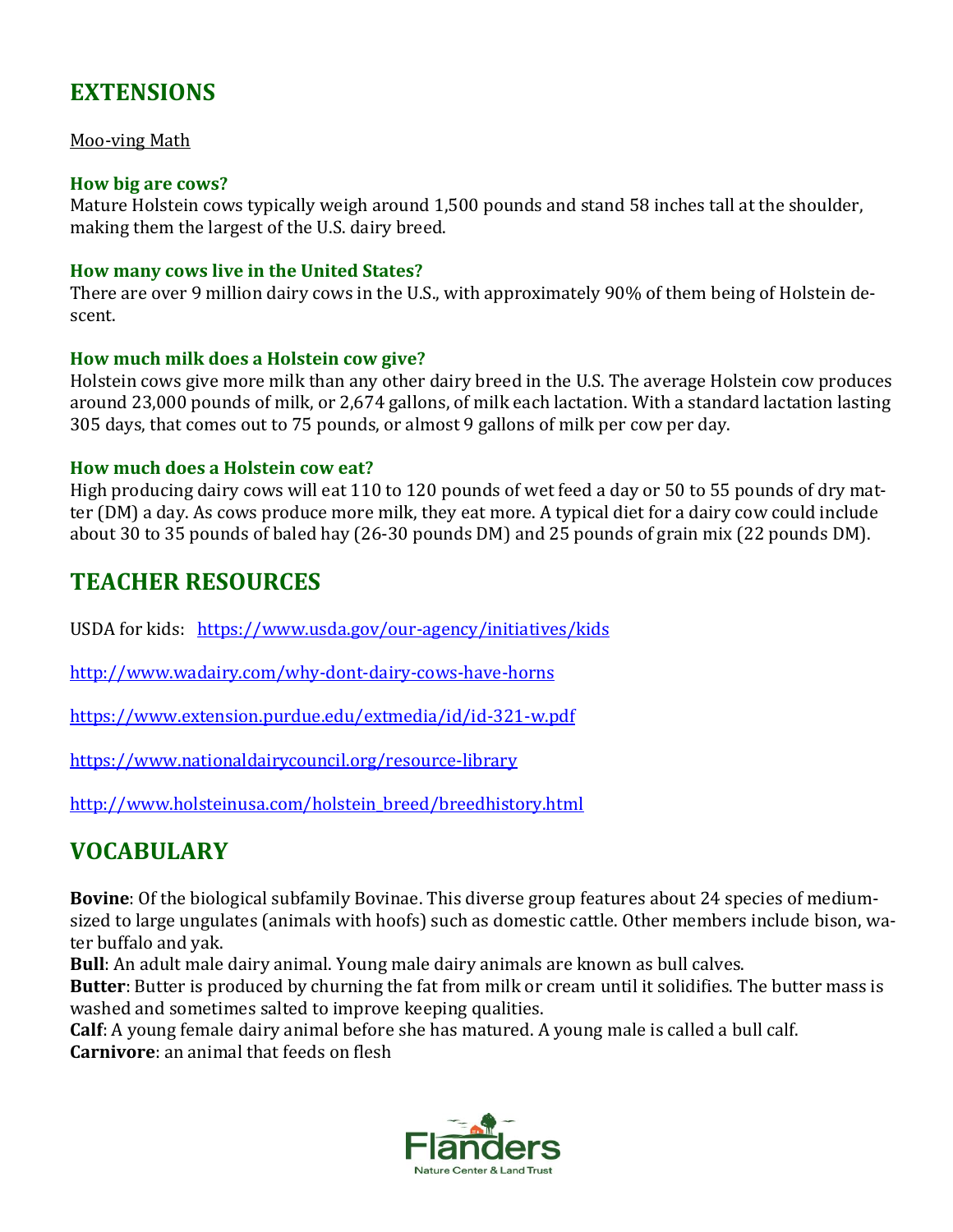**Cream**: Cream is the high-fat milk product separated from milk. The cream is processed and used to produce various products with varying names, such as "heavy cream" or "whipping cream." Cream contains at least 18% milk fat. Some cream is dried and powdered and some is condensed by evaporation and canned.

**Cud**: The partially digested food that is regurgitated from the first compartment of the cow's stomach into the mouth to be chewed again. A cow may spend seven hours a day consuming food and an additional 10 hours a day chewing her cud.

**Forage**: Cow feed that is high in fiber and low in digestible nutrients. Examples include whole plants of corn, small grains (such as oats, barley, or wheat), legumes and grasses.

**Herbivore**: An animal that feeds mainly or only on plants.

**Herd**: A grouping of cows on a dairy farm.

**Holstein**: A black and white dairy cow (though there are some "Red Holsteins") that is the most predominant breed of dairy cattle worldwide. The Holstein originated in the province of Friesland, The Netherlands. They are known for having the highest milk production of all of the breeds of dairy cattle.

**Hoof Trimmer**: A trained professional who specializes in the trimming of a cow's hooves on a regular basis in order to maintain comfort. Hoof trimmers are trained to detect disease, injury or other hoofrelated problems and can advise farmers on treatments.

**Pasture**: Land at a dairy farm that is lush with vegetation cover such as grasses or legumes and is used for grazing dairy cows.

**Udder**: The encased group of mammary glands on a dairy cow.

**Veterinarian**: Animal doctors who have earned a degree in veterinary medicine. Sometimes called "large animal veterinarians" or "livestock veterinarians," many specialize in the treatment of dairy cows and work directly with dairy farmers at their farms to ensure healthy herds.